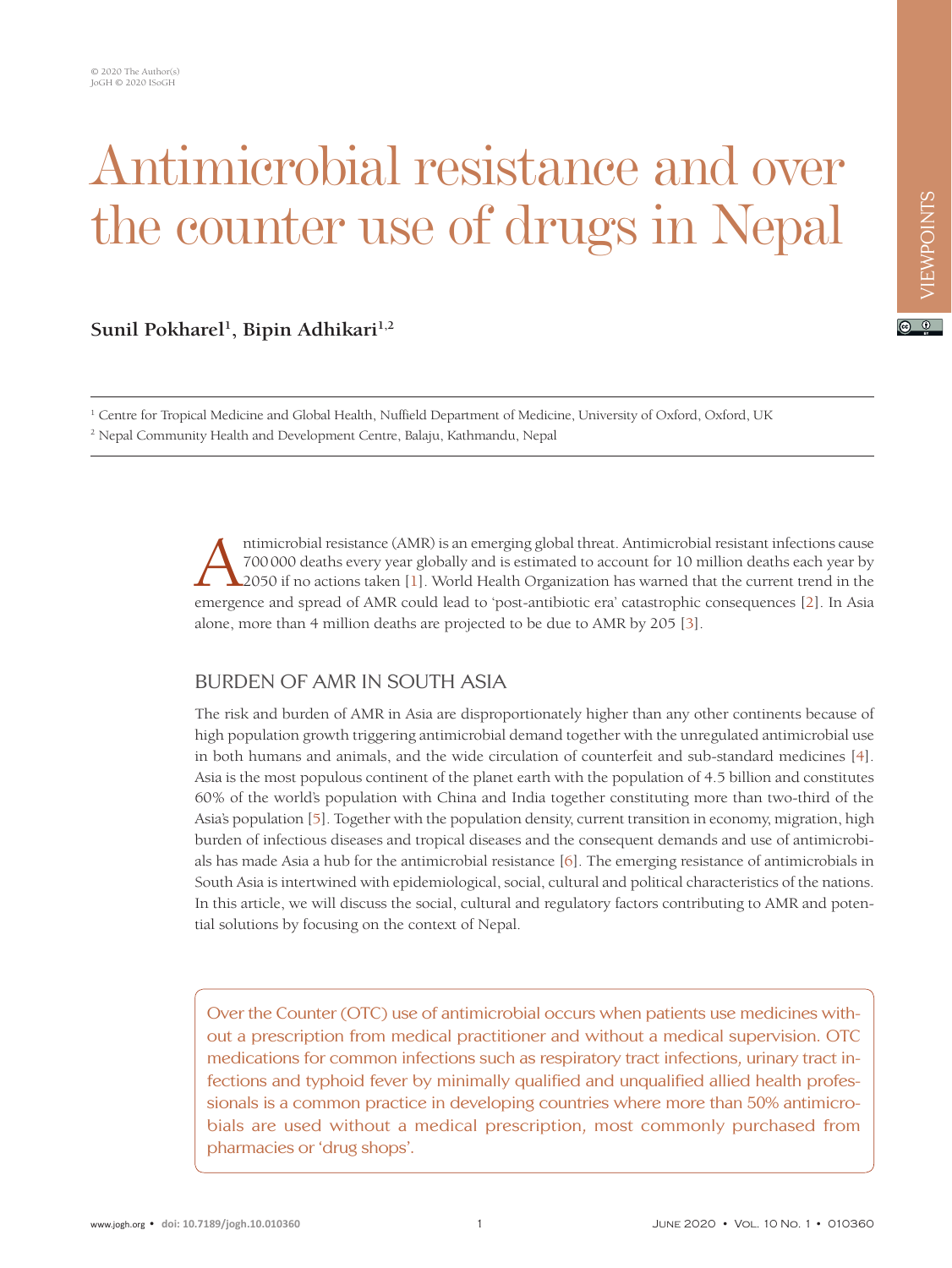## AMR IN THE CONTEXT OF NEPAL

In Nepal, the doctor patient ratio is still below (0.17/1000 population) the WHO recommendation (2.3/1000 population) [\[7\]](#page-2-6). The inequality in the distribution of health facilities and trained health human resources between urban and rural areas is alarmingly high. A huge proportion of population is deprived of the optimal health facilities creating a conducive environment for informal health care services to grow. The financial incentives to the dispensers together with poorly regulated medicine dispending practice and consumers' concern about the cost of consultation and investigations in hospital visits largely drive the over the counter (OTC)/non-prescription use of antimicrobials. The widespread myths that 'antibiotic' treat all forms of infections and are effective against viral infections undermine the role of a medical consultation [\[8](#page-2-7)]. Such practices of prescribing antimicrobials have been in annual rise.

In Nepal, apart from public health facilities and private hospitals/clinics, there are huge number of formal/ informal pharmacies similar to grocery shops. Drug Act 1978, and subsequent regulator frameworks have clearly mentioned antibiotics as the drug requiring prescription for dispensing. Nepal Pharmacy Council has outlined the guideline for the dispensing of prescribed drugs by a qualified and registered pharmacists [[9\]](#page-2-8). However, the practice in drug-shops ubiquitous in Nepal is largely unregulated and drug dispensers have poor compliance to good pharmacy practice [\[10](#page-2-9)]. Hospital pharmacies located around the premises of government and private hospitals are under-equipped, under-resourced and are not readily accessible to a large population. Community pharmacies (often non-pharmacist run registered/unregistered 'drug shops') both in urban and rural Nepal generally practice irrational dispensing of the antibiotics. These unregulated 'drug shops' sell wide range of prescription only medicines which commonly include antimicrobials and often provide in higher doses exceeding the therapeutic limit and sometimes in sub-therapeutic doses [\[11\]](#page-2-10). In addition, in most of the cases, antimicrobials are empirically dispensed without establishing a diagnosis.

OTC use of antimicrobial occurs when patients use medicines without a prescription from medical practitioner and without a medical supervision. OTC medications for common infections such as respiratory tract infections, urinary tract infections and typhoid fever by minimally qualified and unqualified allied health professionals is a common practice in developing countries where more than 50% antimicrobials are used without a medical prescription, most commonly purchased from pharmacies or 'drug shops' [[12](#page-2-11)]. A recent systematic review reported a high prevalence of self-medication with antimicrobials, most commonly amoxicillin, macrolides, fluoroquinolones, cephalosporins and metronidazole in Southeast Asia [[13](#page-2-12)]. Antimicrobial use exerts antimicrobial selection pressure and contributes to the development of AMR [\[14](#page-3-0)[,15](#page-3-1)]. This is more pronounced with OTC associated with inappropriate selection of antimicrobial drugs, their dose and duration of treatment [[14](#page-3-0)]. Primary care facilities including the symptomatic treatment of infections were found to be the prominent reasons for high odds (range 1.4-3.7) of developing AMR [\[12](#page-2-11)[,14](#page-3-0)].

Healthcare expenditure as a share of national GDP in Nepal has largely increased over the past decade mostly driven by out of pocket (OOP) expenditure (OOP contributed more than 60% of health care expenditure) [[16](#page-3-2)]. Government expenditure on health has remained low, 11% population had health care expenditure of more than 10% of total expenses and 1.7% of total population was pushed below poverty line in 2016 due to health care expenses [\[16\]](#page-3-2). Public health delivery system is ineffective even in urban areas due to poor governance, lack of skilled human resources and quality laboratory services. Private health facilities are expensive (high cost associated with diagnosis, treatment, travel and opportunity cost) and out of reach to a large population. Government of Nepal has recently implemented social health insurance system which is challenged by low acceptability and coverage (5% in the implemented districts) and is a long way from significantly contributing to universal health coverage [[17](#page-3-3)]. The huge OOP health expenditure has rendered relatively cheaper OTC a first option in health care seeking and hospital consultation a last resort.

Research to understand the trends in antimicrobial use and factors driving the OTC antimicrobial use, and follow-up address to the knowledge gaps through policy interventions is urgently required.

Apart from apparent financial shortcuts of visiting pharmacies, in Nepal and in other South Asian countries, both formal and informal Ayurvedic and traditional practitioners are attended by large proportion of the population [\[18](#page-3-4)]. Unregulated Ayurvedic and traditional practitioners often empirically use antimicrobials either in the form of certified allopathic product or uncertified plant extracts with antimicrobial property to treat infections. Such a practice, in fact is distracting the early health seeking behavior. Augmented by the socio-demographic barriers (distance, direct and indirect costs associated with attending hospital), traditional beliefs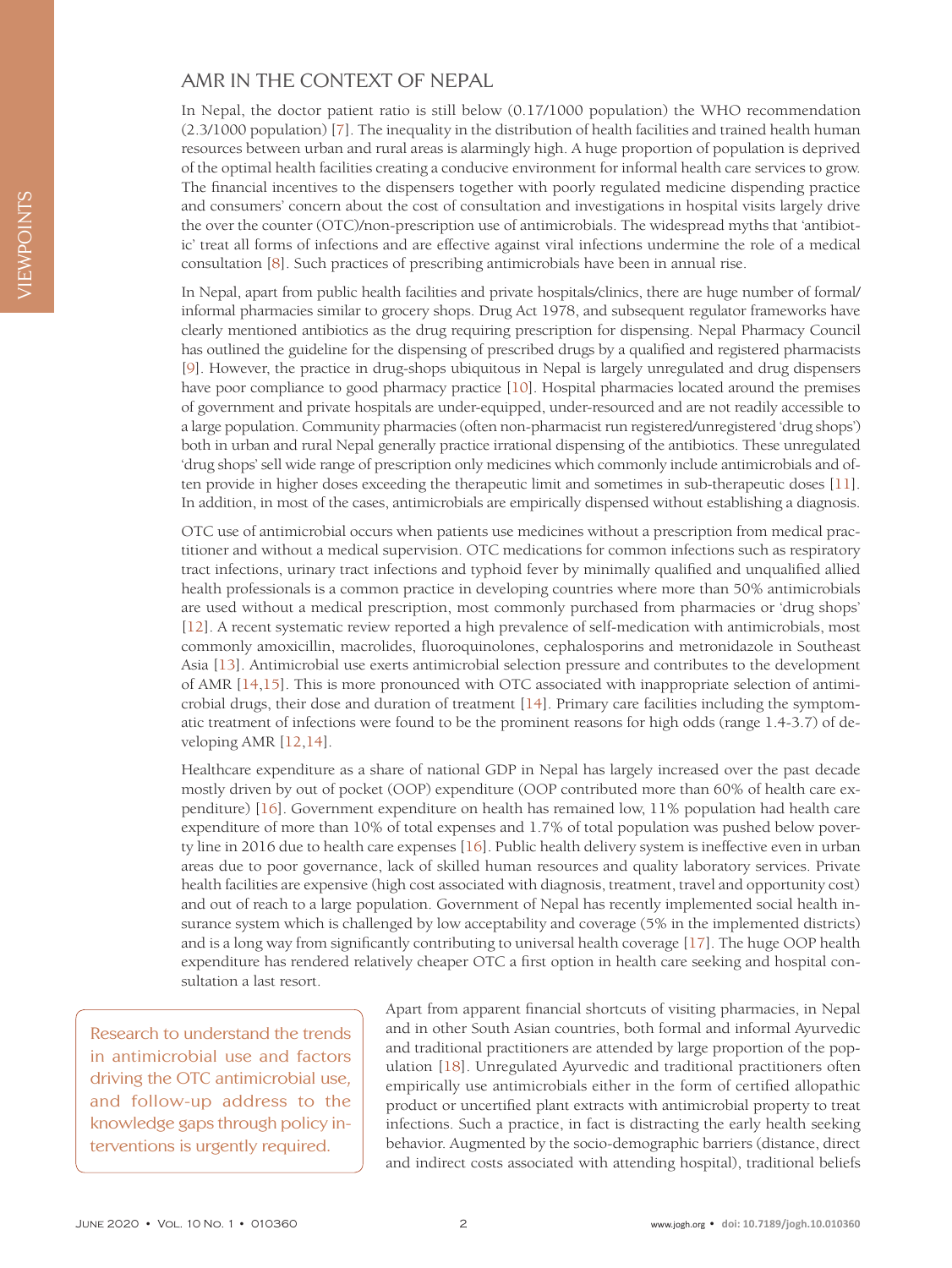

Photo: From the collection of Dr Achyut Adhikari (used with permission).

and practices, patient may easily fall into a cycle of poly visits to traditional healers and medical dispensers thus propitiating the development of AMR.

## WAY FORWARD

Legislation in Nepal mandates prescription for dispensing of an antimicrobial drug by a registered pharmacist. Strict enforcement of regulation, particularly in dispensing of the antibiotics by the pharmacies, together with development and adherence to national standard treatment protocol, is urgently required. Universal health care with increased access to public health facilities and health insurance for financial protection against catastrophic private health care expenditure is critical. Nevertheless, these interventions alone are insufficient to stop OTC dispensing of antimicrobials in the socio-economic context of Nepal and will be futile without addressing the social, cultural and be-

havioral factors driving the OTC antimicrobial use. Research to understand the trends in antimicrobial use and factors driving the OTC antimicrobial use, and follow-up address to the knowledge gaps through policy interventions is urgently required.

**Disclaimer:** All authors contributed in their individual capacities and the views that are expressed in this commentary do not necessarily reflect the views of their respective organization.

### **Funding:** None.

**Authorship contributions:** SP and BA conceived and drafted the manuscript including revisions for this commentary. The authors read and approved the final manuscript.

**Competing interests:** The authors have completed the ICMJE Unified Competing Interest form (available on request from the corresponding author) and declare no competing interests.

- <span id="page-2-0"></span> 1 O'Neill J. Tackling Drug-Resistance Infections Globally: Final Report and Recommendations. 2016. Available: https:// amr-review.org/sites/default/files/160518\_Final%20paper\_with%20cover.pdf. Accessed: 8 June 2019.
- <span id="page-2-1"></span> 2 World Health Organization. Global Antimicrobial Resistance Surveillance System (GLASS) Report: Early implementaion 2016-17. Available: [https://apps.who.int/iris/bitstream/handle/10665/259744/9789241513449-eng.pdf;jsessio](https://apps.who.int/iris/bitstream/handle/10665/259744/9789241513449-eng.pdf;jsessionid=27C40B6227E08D2B0BE7EB12C7E21BE4?sequence=1)[nid=27C40B6227E08D2B0BE7EB12C7E21BE4?sequence=1.](https://apps.who.int/iris/bitstream/handle/10665/259744/9789241513449-eng.pdf;jsessionid=27C40B6227E08D2B0BE7EB12C7E21BE4?sequence=1) Accessed: 8 June 2019.
- <span id="page-2-2"></span> 3 O'Neill J. AMR Review Paper-Tackling a crisis for the health and wealth of nations. 2014. Available: [https://amr-review.](https://amr-review.org/sites/default/files/AMR%20Review%20Paper%20-%20Tackling%20a%20crisis%20for%20the%20health%20and%20wealth%20of%20nations_1.pdf) [org/sites/default/files/AMR%20Review%20Paper%20-%20Tackling%20a%20crisis%20for%20the%20health%20](https://amr-review.org/sites/default/files/AMR%20Review%20Paper%20-%20Tackling%20a%20crisis%20for%20the%20health%20and%20wealth%20of%20nations_1.pdf) [and%20wealth%20of%20nations\\_1.pdf](https://amr-review.org/sites/default/files/AMR%20Review%20Paper%20-%20Tackling%20a%20crisis%20for%20the%20health%20and%20wealth%20of%20nations_1.pdf). Accessed: 8 June 2019.
- <span id="page-2-3"></span> 4 Pokharel S, Raut S, Adhikari B. Tackling antimicrobial resistance in low-income and middle-income countries. BMJ Glob Health. 2019;4:e002104[. Medline:31799007](https://www.ncbi.nlm.nih.gov/entrez/query.fcgi?cmd=Retrieve&db=PubMed&list_uids=31799007&dopt=Abstract) [doi:10.1136/bmjgh-2019-002104](https://doi.org/10.1136/bmjgh-2019-002104)
- <span id="page-2-4"></span> 5 Worldometers. Current World Population 2019. 2019. Available: https://www.worldometers.info/world-population/. Accessed: 10 December 2019.
- <span id="page-2-5"></span> 6 Horby PW, Pfeifer D, Oshitani H.. Prospects for emerging infections in East and Southeast Asia 10 years after severe acute respiratory syndrome. Emerg Infect Dis. 2013;19:853[. Medline:23738977](https://www.ncbi.nlm.nih.gov/entrez/query.fcgi?cmd=Retrieve&db=PubMed&list_uids=23738977&dopt=Abstract) [doi:10.3201/eid1906.121783](https://doi.org/10.3201/eid1906.121783)
- <span id="page-2-6"></span> 7 Adhikari B, Mishra SR. Urgent need for reform in Nepal's medical education. Lancet. 2016;388:2739-40[. Med](https://www.ncbi.nlm.nih.gov/entrez/query.fcgi?cmd=Retrieve&db=PubMed&list_uids=27924772&dopt=Abstract)[line:27924772](https://www.ncbi.nlm.nih.gov/entrez/query.fcgi?cmd=Retrieve&db=PubMed&list_uids=27924772&dopt=Abstract) [doi:10.1016/S0140-6736\(16\)32423-0](https://doi.org/10.1016/S0140-6736(16)32423-0)
- <span id="page-2-7"></span> 8 World Health Organization. Worldwide country situation analysis: response to antimicrobial resistance. Geneva: WHO; 2015.
- <span id="page-2-8"></span>9 Nepal Pharmacy Council. National Good Pharmacy Practice Guidelines. Kathmandu: Nepal Pharmacy Council; 2005.
- <span id="page-2-9"></span>10 Shrestha R, Ghale A. Study of good pharmacy practice in community pharmacy of three districts of Kathmandu valley, Nepal. Int J Sci Rep. 2018;4:240-5. [doi:10.18203/issn.2454-2156.IntJSciRep20184191](https://doi.org/10.18203/issn.2454-2156.IntJSciRep20184191)
- <span id="page-2-10"></span>11 Miller R, Goodman C. Performance of retail pharmacies in low- and middle-income Asian settings: a systematic review. Health Policy Plan. 2016;31:940-53. [Medline:26962123](https://www.ncbi.nlm.nih.gov/entrez/query.fcgi?cmd=Retrieve&db=PubMed&list_uids=26962123&dopt=Abstract) [doi:10.1093/heapol/czw007](https://doi.org/10.1093/heapol/czw007)
- <span id="page-2-11"></span>12 Morgan DJ, Okeke IN, Laxminarayan R, Perencevich EN, Weisenberg S. Non-prescription antimicrobial use worldwide: a systematic review. Lancet Infect Dis. 2011;11:692-701[. Medline:21659004](https://www.ncbi.nlm.nih.gov/entrez/query.fcgi?cmd=Retrieve&db=PubMed&list_uids=21659004&dopt=Abstract) [doi:10.1016/S1473-3099\(11\)70054-8](https://doi.org/10.1016/S1473-3099(11)70054-8)
- <span id="page-2-12"></span>13 Nepal G, Bhatta S. Self-medication with Antibiotics in WHO Southeast Asian Region: A Systematic Review. Cureus. 2018;10:e2428[. Medline:29876150](https://www.ncbi.nlm.nih.gov/entrez/query.fcgi?cmd=Retrieve&db=PubMed&list_uids=29876150&dopt=Abstract) [doi:10.7759/cureus.2428](https://doi.org/10.7759/cureus.2428)